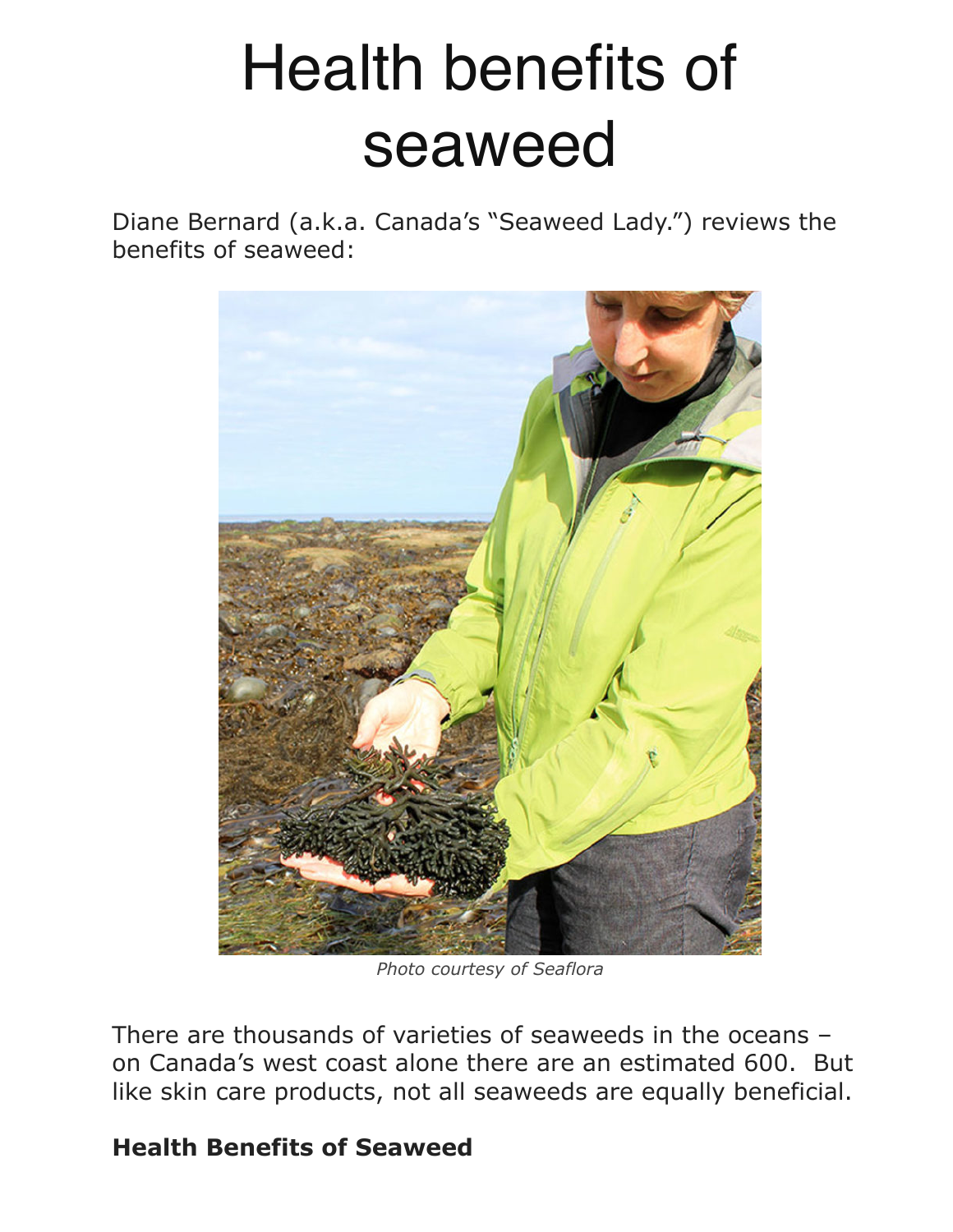Some seaweeds, such as Alaria, Egregia, Ulva lactuca, Iridaea, Rockweed, Porphyra, Nereocystis Hedophylum and others, have been scientifically proven to be rich in vitamins A1, B1, B2, B6, B12, C, E, K, pantothenic acid, folic acid, and niacin. They are an important supply of 60 trace elements and an excellent source of over 12 minerals, especially potassium, calcium, magnesium, phosphorus, iron, zinc and manganese. Nutritional studies have isolated components of some seaweeds which lower blood pressure, prevent arteriosclerosis, and combat tumors. Other seaweeds are known for their antiinflammatory effects and are reported to be beneficial in the treatment of high blood pressure and aid in the treatment of such skin conditions as eczema and psoriasis.

## **Seaweeds are high in nutrients, low in fat**

Seaweeds are low in fat and have little or no caloric energy. Seaweed is a highly nutritious food that promotes health and longevity. And, just as eating fruits and vegetables fresh results in maximum nutritional value, so does eating fresh seaweed. When determining the quality of a marine-based treatment or product ask yourself: Does it smell like seaweed? Seaweed has a very strong ocean smell NOT a fishy smell. If it doesn't smell or feel like seaweed – perhaps it's not true seaweed? Seaweeds, afterall, are not white, sterile or perfumed. You need to look for the wholesomeness, the depth, colour and texture that makes seaweed such an extraordinary nutritional plant. There are marine/algae spa products out there that use industrially dried, bleached kelp with the nutrients stripped out. And some products are made with spirulina and blue/green algae which are not seaweeds at all but fresh water plants grown in tanks or lakes. Because they are grown in an entirely different environment, they do not have the same trace mineral elements and other nutrients of those plants that grow in an ocean garden.

Despite scientific research there are still barriers to the acceptance of seaweed as a nutritious food and skin care ingredient. North Americans' general perception is that seaweeds are strong smelling and oozy but keep in mind that the tangle of kelp you find washed up on shore is the ocean's compost is NOT the seaweeds to be eaten or applied to our bodies. Just as you wouldn't judge a vegetable or flower garden